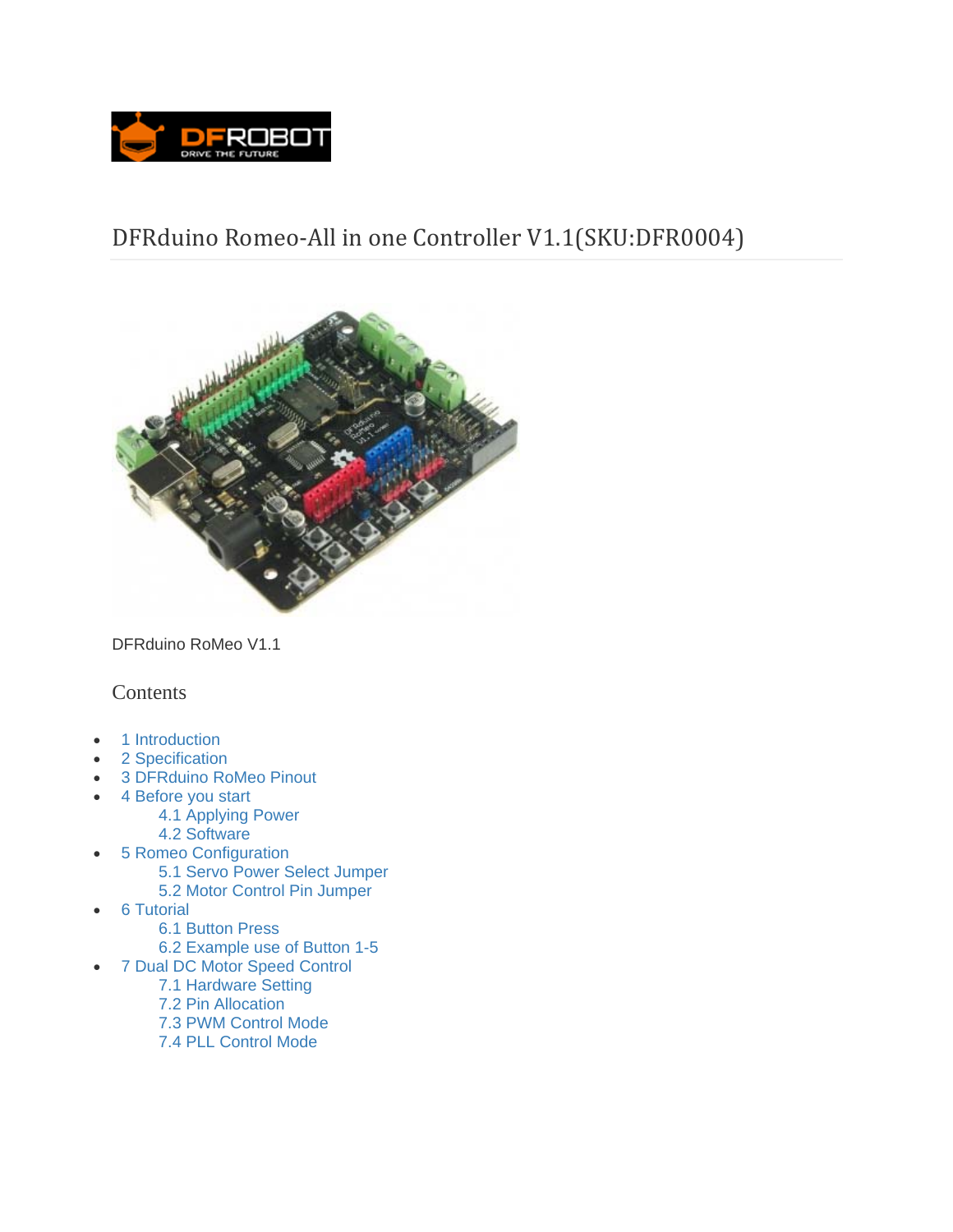## Introduction

RoMeo is an All-in-One microcontroller especially designed for robotics application. Benefit from Arduino open source platform, it is supported by thousands of open source codes, and can be easily expanded with most Arduino Shields. The integrated 2 way DC motor driver and wireless socket gives a much easier way to start your robotic project.

#### Note:

A. Please read this manual carefully before applying power on the device.

B. Do not use this device for military or medical purpose as they are not des igned to.

Specification

- Atmega 168/328
- 14 Channels Digital I/O
- 6 PWM Channels (Pin11,Pin10,Pin9,Pin6,Pin5,Pin3)
- 8 Channels 10-bit Analog I/O
- USB interface
- Auto sensing/switching power input
- ICSP header for direct program download
- Serial Interface TTL Level
- Support AREF
- Support Male and Female Pin Header
- Integrated sockets for APC220 RF Module and DF-Bluetooth Module
- Five I2C Interface Pin Sets
- Two way Motor Drive with 2A maximum current
- 5 key inputs
- DC Supply: USB Powered or External 7V~12V DC。
- DC Output: 5V /3.3V DC and External Power Output
- Dimension:90x80mm

DFRduino RoMeo Pinout



Fig1: Romeo Pin Out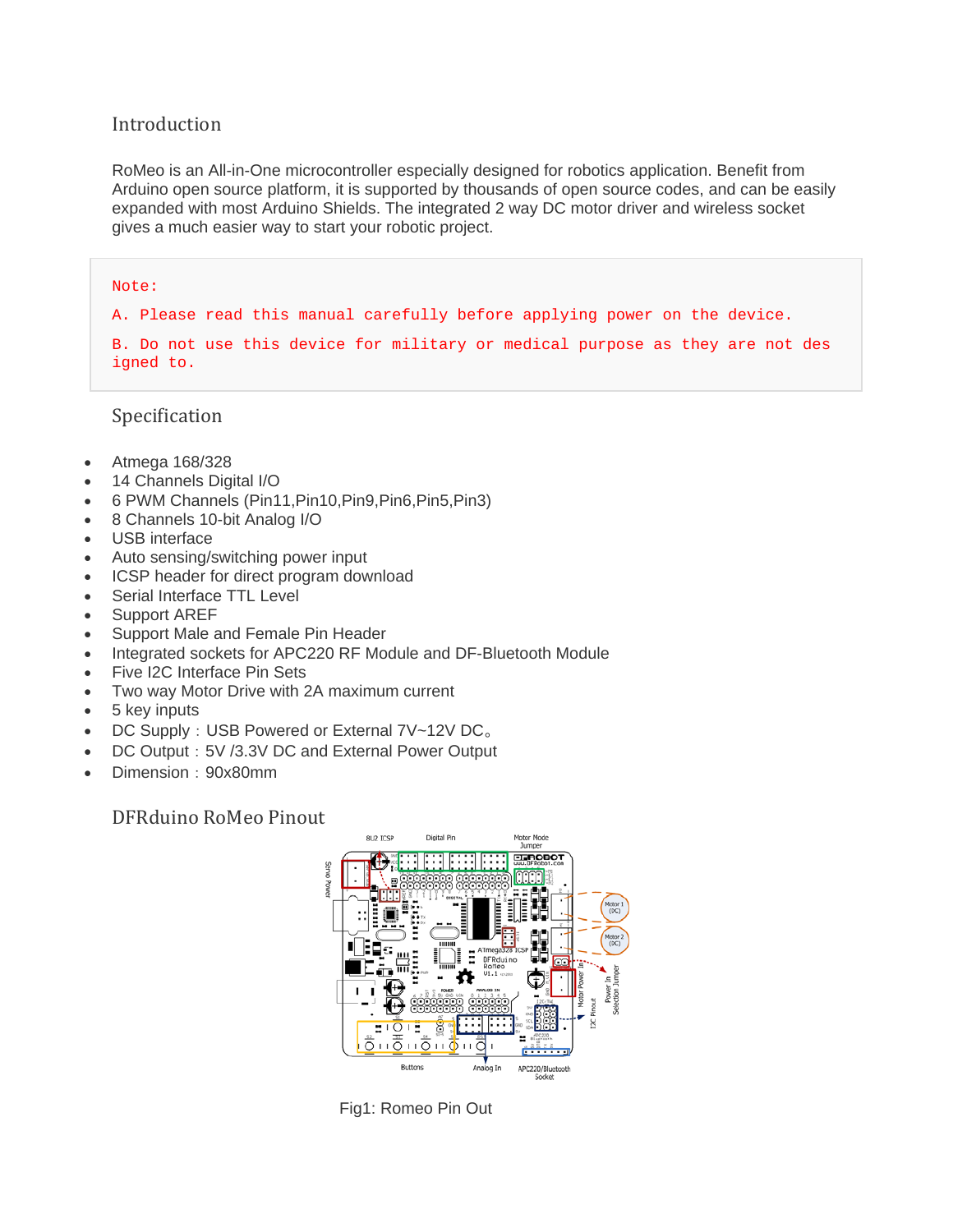The picture above shows all of the I/O lines and Connectors on the Romeo, which includes:

- One Regulated Motor Power Input Terminal (6v to12v)
- One Unregulated Servo Power Input Terminal (you supply regulated 4v to 7.2v)
- One Servo input power selection jumper
- One Serial Interface Module Header for APC220/Bluetooth Module
- Two DC Motor Terminals Handles motor current draw up to 2A, each terminal
- One I2C/TWI Port SDA, SCL, 5V, GND
- One Analog Port with 8 analog inputs Analog input 7 will be occupied when connecting "A7" jumper
- One General Purpose I/O Port with 13 I/O lines 4,5,6,7 can be used to control motors
- One Reset Button
- Jumper bank to Enable/Disable Motor Control

Before you start

**Applying Power** 

This is one of the most important steps in getting the Romeo up and communicating with your host controller. You MUST make sure that you apply power to the Power Terminal using the correct polarity. Reverse Polarity will damage the Romeo. *We are not responsible for such damage, nor do we warranty against such damage.* Make sure you take time to apply power correctly. Otherwise, it could get costly for you!

**Power from USB:** Simply plug USB cable, and the Romeo is able to work. Please notice that the USB can only supply 500 mA current. It should be able to meet the most requirements for LED lit application. However it is not enough to power DC motors or servo.

**Power from Motor Power Input:** Simply connect the ground wire from your supply to the screw terminal labeled "GND", and then connect the positive wire from your supply to the screw terminal labeled "VIN".

*NOTE: Maximum supply voltage cannot exceed 14V DC.*

#### Software

RoMeo can be programmed by Arduino IDE 0022 and above. It can be downloaded at Arduino.cc, Please select "Arduino UNO" as the hardware.

#### Romeo Configuration

Servo Power Select Jumper

As most servos draw more current than the USB power source can supply. A separate servo power terminal is provided to power the servo individually. This option can be Enabled/Disabled by the Servo Power Select Jumper.

When the Servo Power Select Jumper is applied, the servo is powered by internal 5V.

When the Servo Power Select Jumper is not applied, the servo is powered by external power source.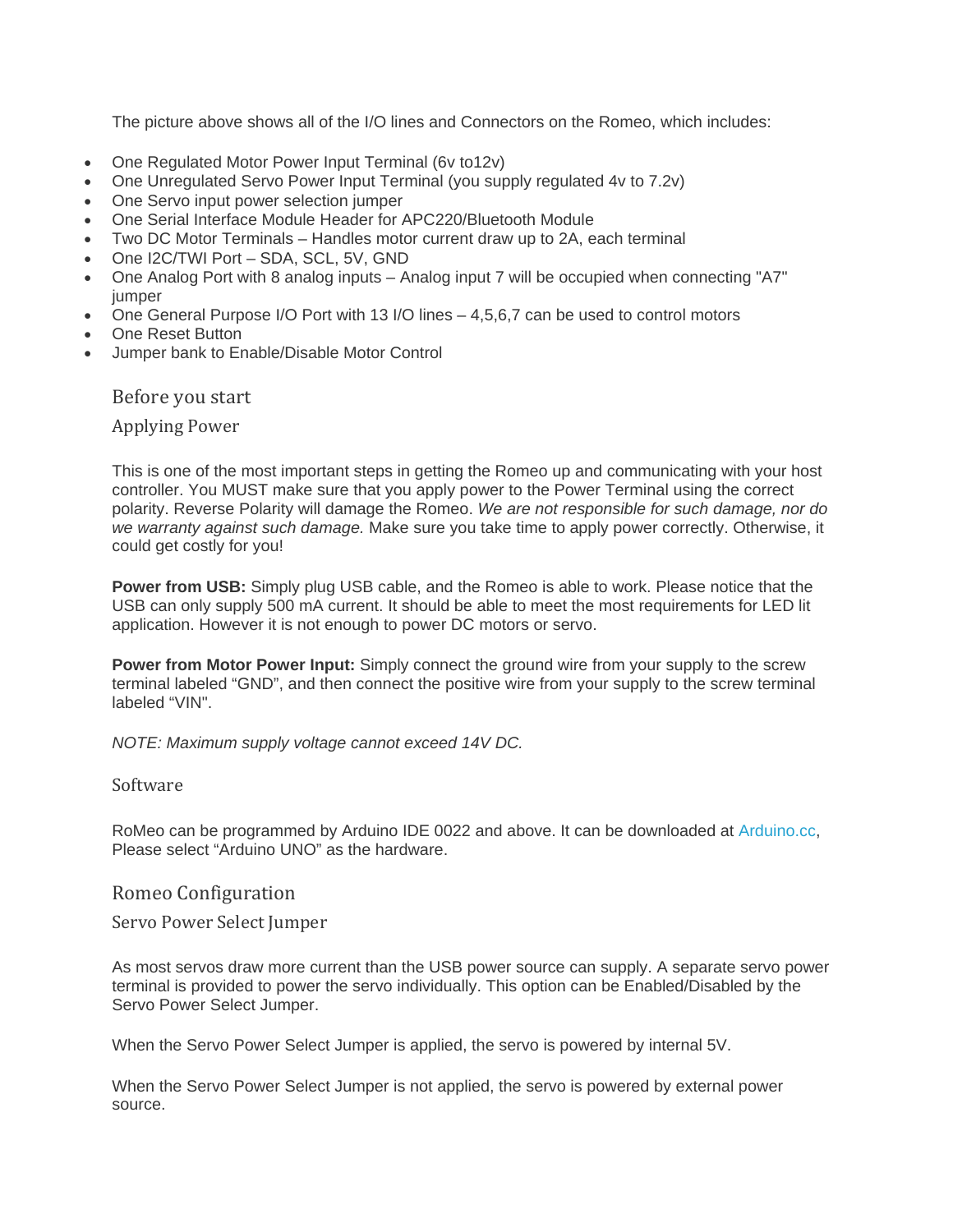The Romeo V1.0 uses an automatic switcher for the power source selection. When the external power source has been applied, the servo will be automatically powered by the external power instead of USB power.

Motor Control Pin Jumper

Applying the Motor Control Pin Jumpers will allocate Pin 5,6,7,8 for motor control.

Removing the jumpers will release the above Pins, and the motor controller will be disabled.

Tutorial

Button Press 

RoMeo has 5 build in buttons S1-S5 (Figure 2). S1-S5 use analog input 7,

| "Button Pin Map". |                 |
|-------------------|-----------------|
| Pin               | <b>Function</b> |
| Analog Pin 7      | Button S1-S5    |



Fig2: Romeo Buttons

### Example use of Button 1-5

```
char msgs[5][15] = { "Right Key OK ", 
   "Up Key OK ", 
   "Down Key OK ", 
   "Left Key OK ", 
   "Select Key OK" };
```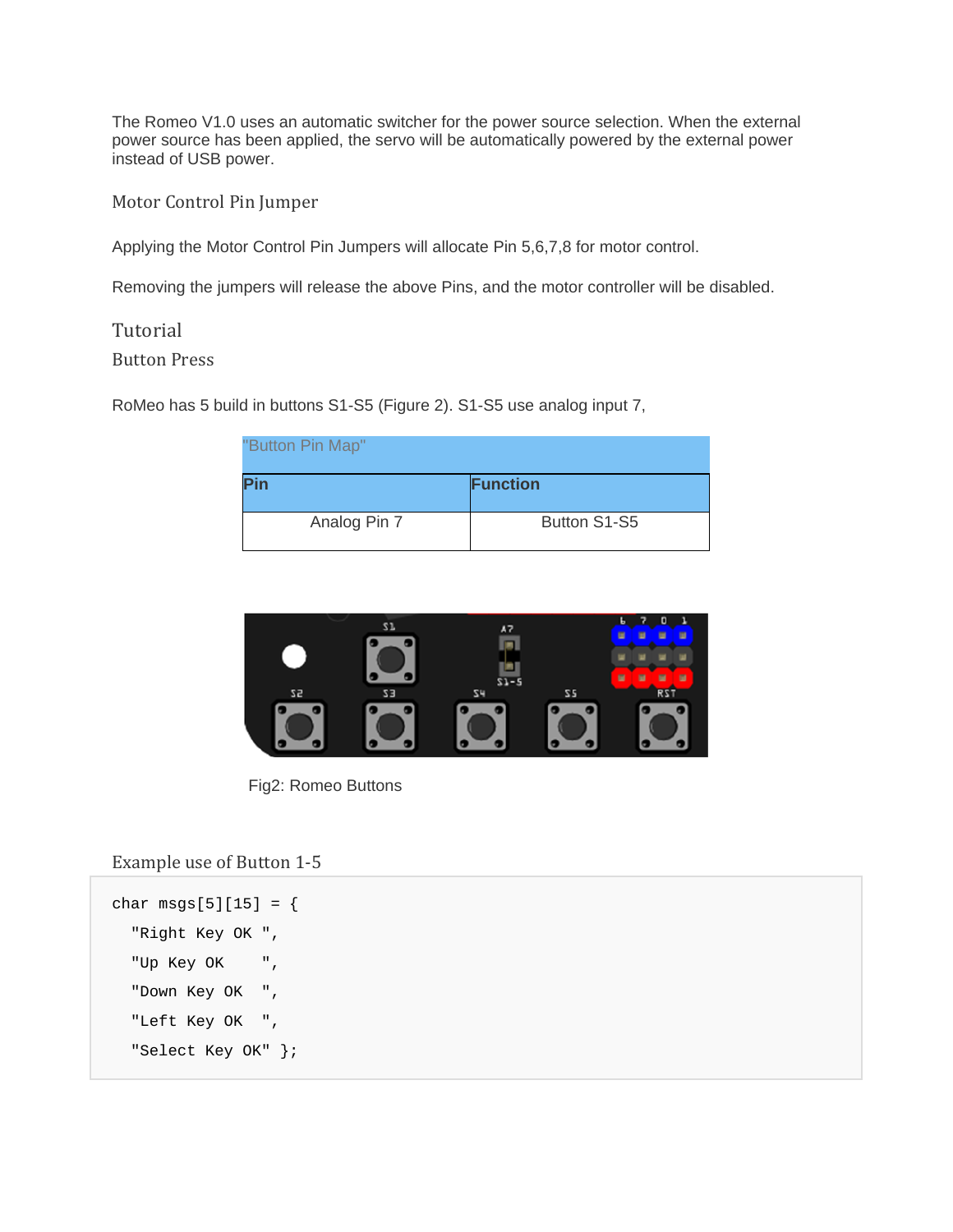```
char start_msg[15] = \{ "Start loop "}; 
int adc\_key\_val[5] = \{ 30, 150, 360, 535, 760 }; 
int NUM_KEYS = 5; 
int adc_key_in; 
int key=-1; 
int oldkey=-1; 
void setup() { 
  pinMode(13, OUTPUT); //we'll use the debug LED to output a heartbeat 
  Serial.begin(9600); 
  /* Print that we made it here */ 
  Serial.println(start_msg); 
} 
void loop() 
{ 
  adc\_key\_in = analogRead(7); // read the value from the sensor
  digitalWrite(13, HIGH); 
   /* get the key */ 
  key = get_key(adc_key_in); // convert into key press 
   if (key != oldkey) { // if keypress is detected 
    delay(50); // wait for debounce time
   adc_key_in = analogRead(7); \qquad // read the value from the sensor
    key = get_key(adc_key_in); // convert into key press 
     if (key != oldkey) { 
      oldkey = key; 
      if (key \ge 0)Serial.println(adc_key_in, DEC);
       Serial.println(msgs[key]);
       } 
     }
```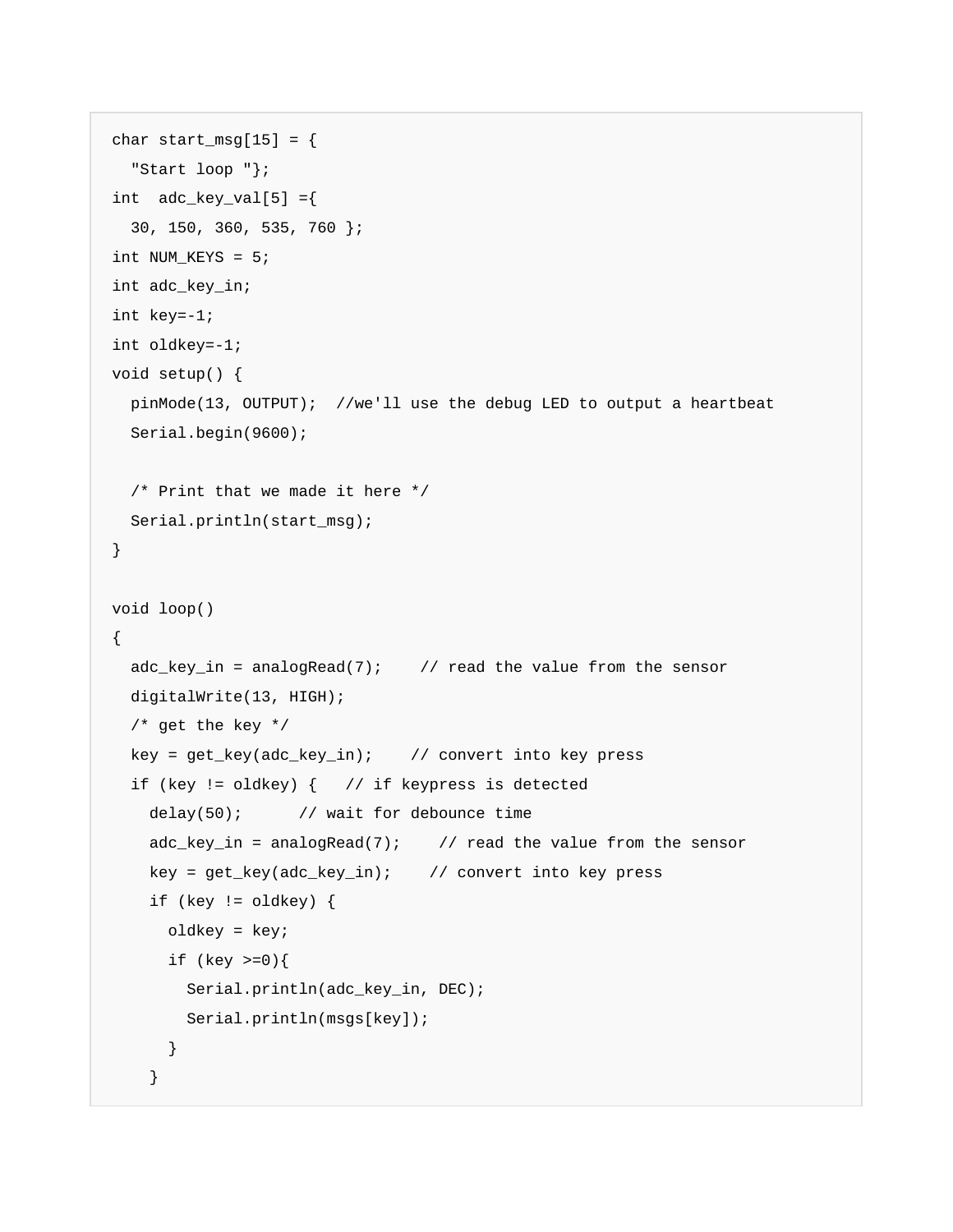```
 } 
   digitalWrite(13, LOW); 
} 
// Convert ADC value to key number 
int get_key(unsigned int input) 
{ 
   int k; 
  for (k = 0; k < NUM_KEYS; k++) { 
     if (input < adc_key_val[k]) 
     { 
       return k; 
     } 
   } 
  if (k >= NUM\_KEYS)k = -1; // No valid key pressed
   return k; 
}
```
## Dual DC Motor Speed Control Hardware Setting

Connect four motor wires to Motor Terminal. And apply power through motor power terminal (Figure 4).



Fig3: Romeo Motor Connection Diagram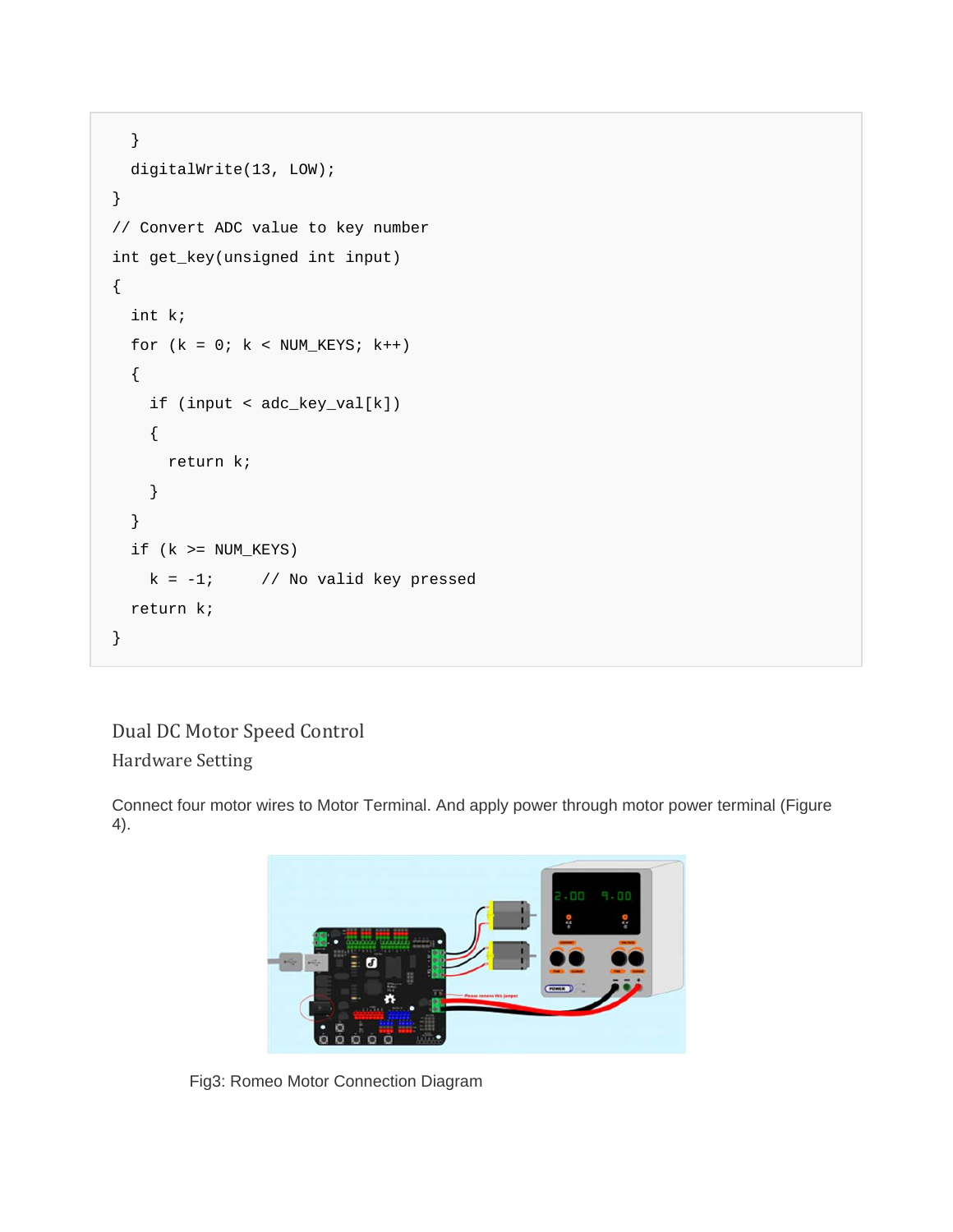## Pin Allocation

| "PWM Mode" |                           |  |
|------------|---------------------------|--|
| Pin        | <b>Function</b>           |  |
| Digital 4  | Motor 1 Direction control |  |
| Digital 5  | Motor 1 PWM control       |  |
| Digital 6  | Motor 2 PWM control       |  |
| Digital 7  | Motor 2 Direction control |  |

| "PLL Mode" |                           |  |
|------------|---------------------------|--|
| Pin        | <b>Function</b>           |  |
| Digital 4  | Motor 1 Enable control    |  |
| Digital 5  | Motor 1 Direction control |  |
| Digital 6  | Motor 2 Direction control |  |
| Digital 7  | Motor 2 Enable control    |  |

PWM Control Mode



Fig4: PWM Motor Control Pin Allocation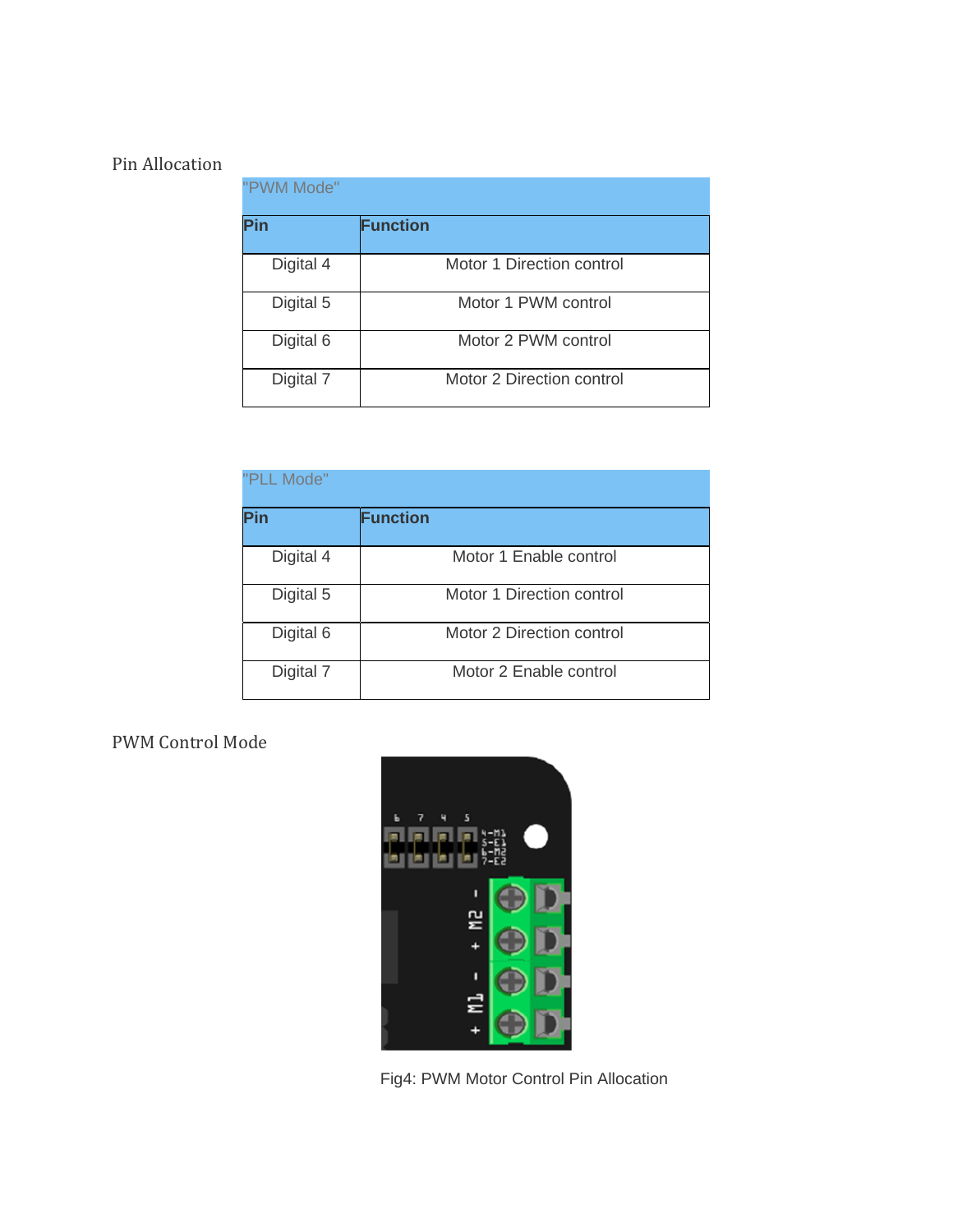The PWM DC motor control is implemented by manipulating two digital IO pins and two PWM pins. As illustrated in the diagram above (Figure 5), Pin 4,7 (7,8 for old Romeo version) are motor direction control pins, Pin 5,6 (6,9 for old Romeo version) are motor speed control pins.

*For previous Romeo board, the pins used to control the motor is Pin 7,8 (Direction), Pin 6,9 (Speed). You can find the information at the right side of the Motor Control Pin Jumpers.*

Sample Code:

```
//Standard PWM DC control 
int E1 = 5; //M1 Speed Control 
int E2 = 6; //M2 Speed Control
int M1 = 4; //M1 Direction Control 
int M2 = 7; //M1 Direction Control
///For previous Romeo, please use these pins. 
//int E1 = 6; //M1 Speed Control 
//int E2 = 9; //M2 Speed Control//int M1 = 7; //M1 Direction Control 
//int M2 = 8; //M1 Direction Control 
void stop(void) //Stop{ 
  digitalWrite(E1,LOW); 
  digitalWrite(E2,LOW); 
} 
void advance(char a,char b) //Move forward 
{ 
 analogWrite (E1,a); //PWM Speed Control
  digitalWrite(M1,HIGH); 
  analogWrite (E2,b); 
  digitalWrite(M2,HIGH); 
} 
void back_off (char a,char b) //Move backward
```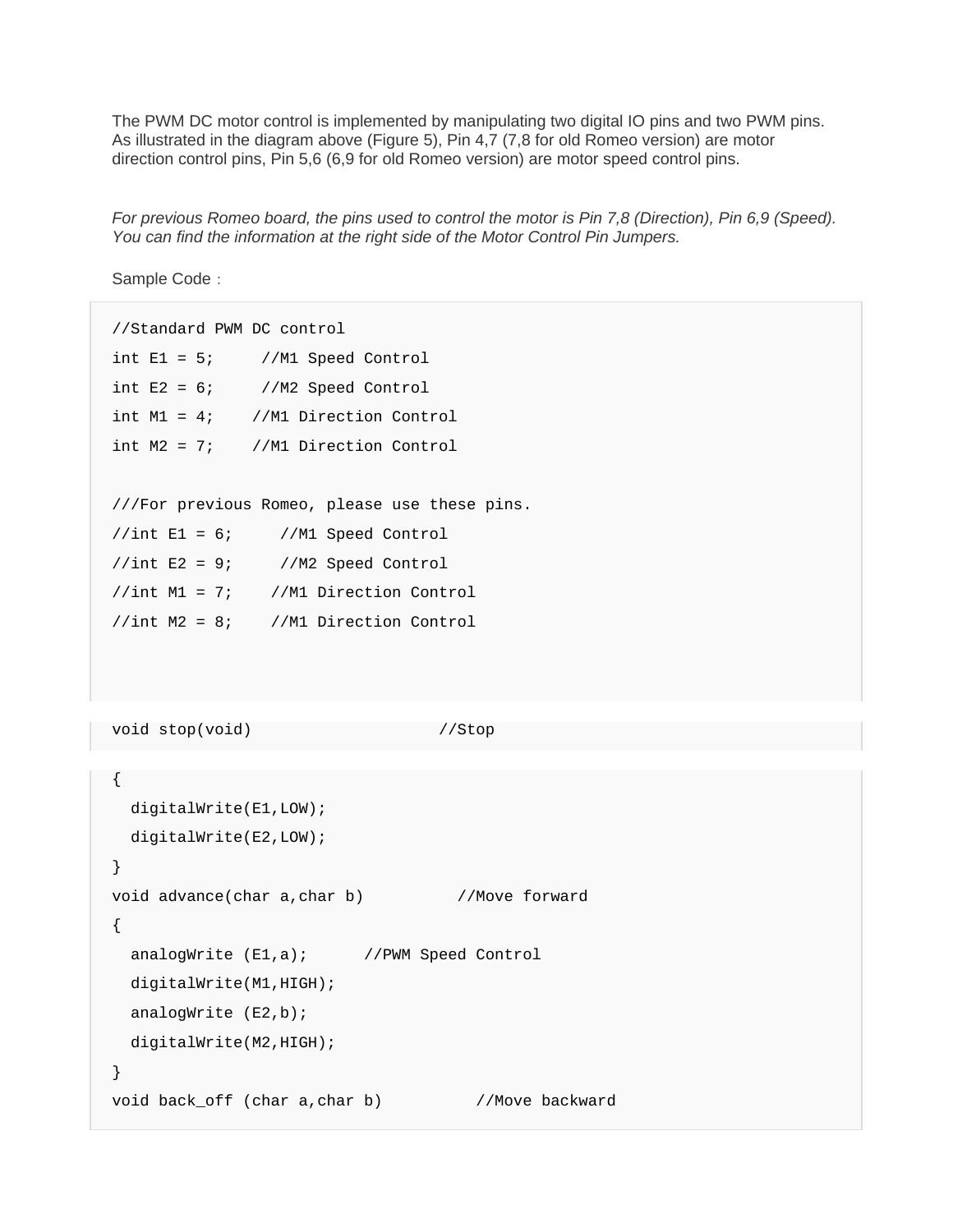```
{ 
  analogWrite (E1,a);
  digitalWrite(M1,LOW); 
  analogWrite (E2,b);
  digitalWrite(M2,LOW); 
} 
void turn_L (char a, char b) //Turn Left
{ 
  analogWrite (E1,a);
  digitalWrite(M1,LOW); 
 analogWrite (E2,b);
  digitalWrite(M2,HIGH); 
} 
void turn_R (char a, char b) //Turn Right
{ 
  analogWrite (E1,a);
  digitalWrite(M1,HIGH); 
  analogWrite (E2,b); 
  digitalWrite(M2,LOW); 
}
```

```
void setup(void)
```

```
{ 
   int i; 
 for(i=4;i<=7;i++) pinMode(i, OUTPUT); 
  Serial.begin(19200); //Set Baud Rate
   Serial.println("Run keyboard control"); 
} 
void loop(void) 
{ 
   if(Serial.available()){ 
    char val = Serial.read();
```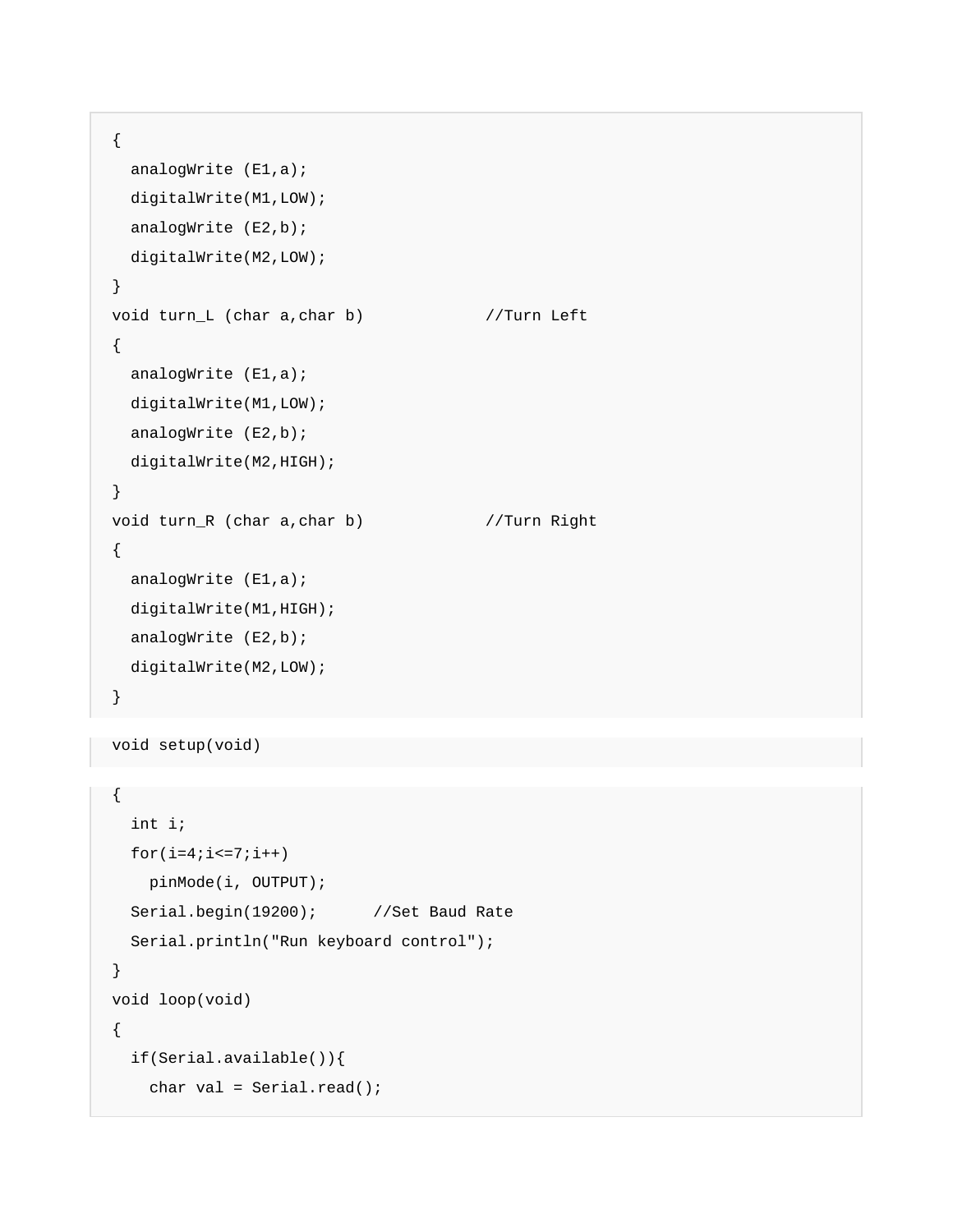```
if(val != -1) { 
       switch(val) 
       { 
       case 'w'://Move Forward 
         advance (255,255); //move forward in max speed 
         break; 
       case 's'://Move Backward 
        back_off (255,255); //move back in max speed 
         break; 
       case 'a'://Turn Left 
         turn_L (100,100); 
         break; 
       case 'd'://Turn Right 
         turn_R (100,100); 
        break; 
       case 'z': 
        Serial.println("Hello"); 
         break; 
       case 'x': 
         stop(); 
         break; 
 } 
     } 
    else stop(); 
  }
```
## PLL Control Mode

}

The Romeo also supports PLLPhase locked loop control mode.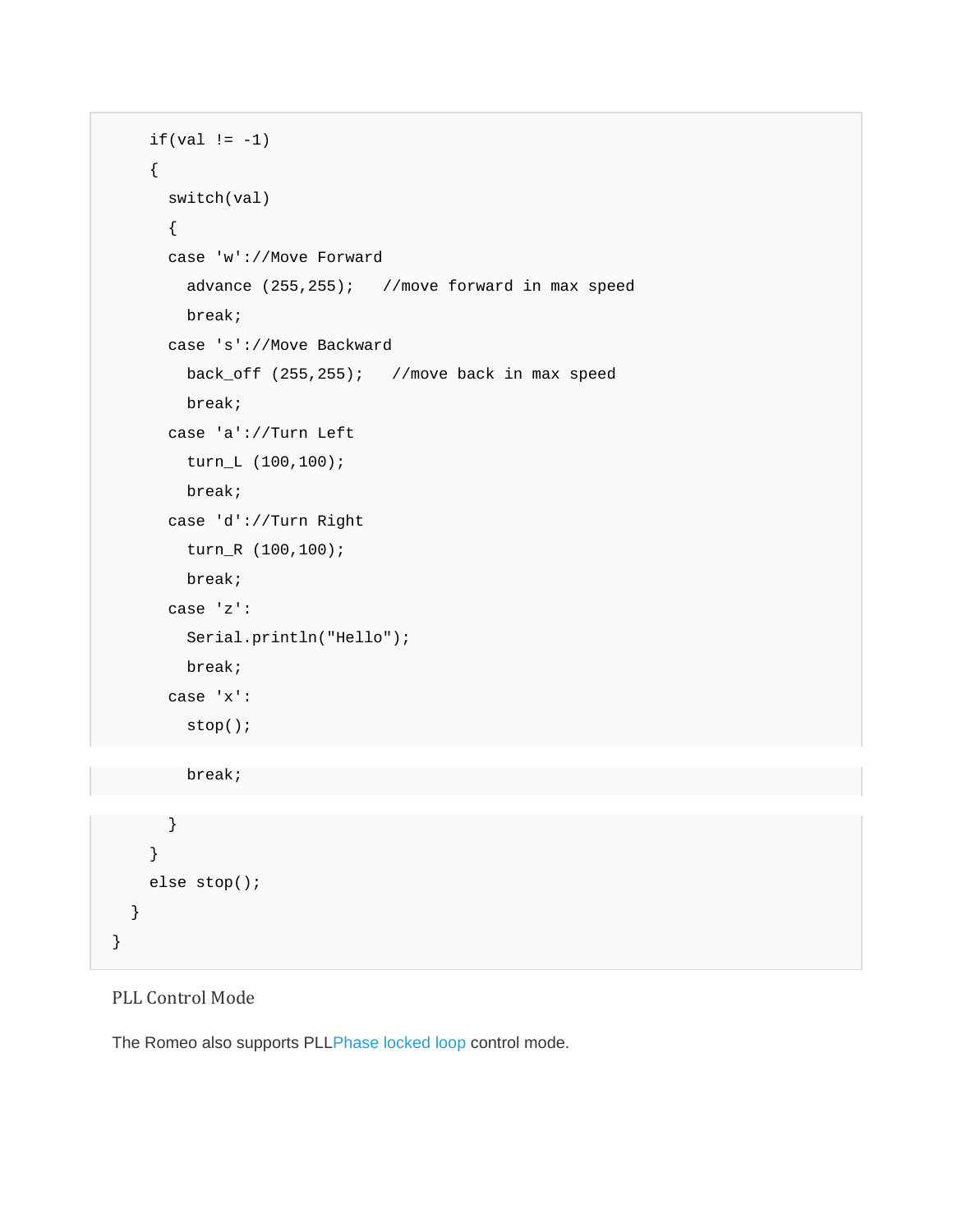

Fig5: PLL Motor Control Pin Allocation Configuration

Sample Code:

```
//Standard DLL Speed control 
int E1 = 4; //M1 Speed Control
int E2 = 7; //M2 Speed Control
int M1 = 5; //M1 Direction Control 
int M2 = 6; //M1 Direction Control 
///For previous Romeo, please use these pins. 
//int E1 = 6; //M1 Speed Control 
//int E2 = 9; //M2 Speed Control//int M1 = 7; //M1 Direction Control 
//int M2 = 8; //M1 Direction Control 
//When m1p/m2p is 127, it stops the motor 
//when m1p/m2p is 255, it gives the maximum speed for one direction 
//When m1p/m2p is 0, it gives the maximum speed for reverse direction 
void DriveMotorP(byte m1p, byte m2p)//Drive Motor Power Mode
```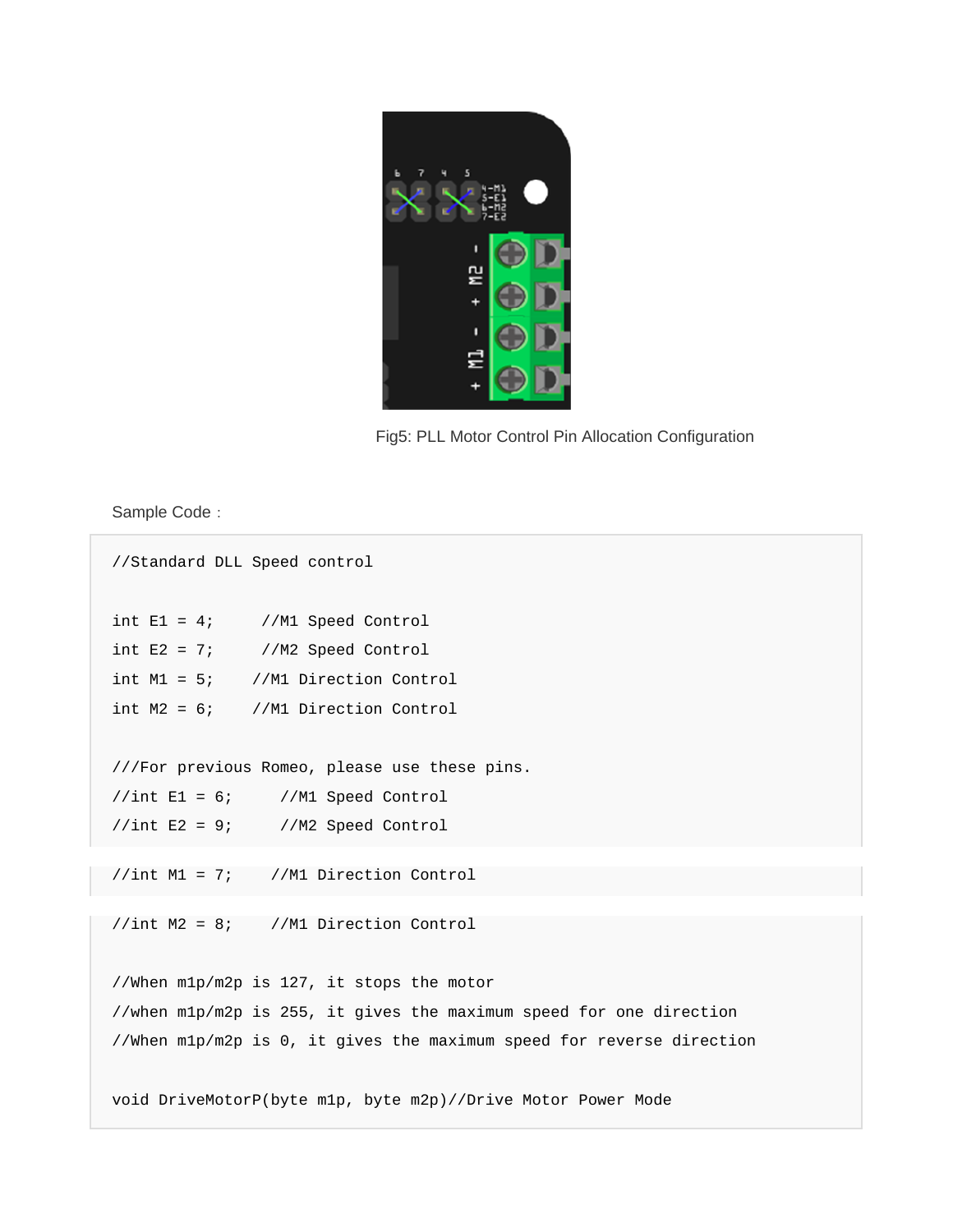```
{ 
   digitalWrite(E1, HIGH); 
  analogWrite(M1, (m1p));
   digitalWrite(E2, HIGH); 
  analogWrite(M2, (m2p));
} 
void setup(void) 
{ 
   int i; 
 for(i=6;i<=9;i++) pinMode(i, OUTPUT); 
  Serial.begin(19200); //Set Baud Rate
} 
void loop(void) 
{ 
   if(Serial.available()){ 
    char val = Serial.read();
    if(val!=-1) { 
       switch(val) 
       { 
       case 'w'://Move Forward
```
DriveMotorP(0xff,0xff); // Max speed

```
 break; 
 case 'x'://Move Backward 
   DriveMotorP(0x00,0x00); 
   ; // Max speed 
   break;
```